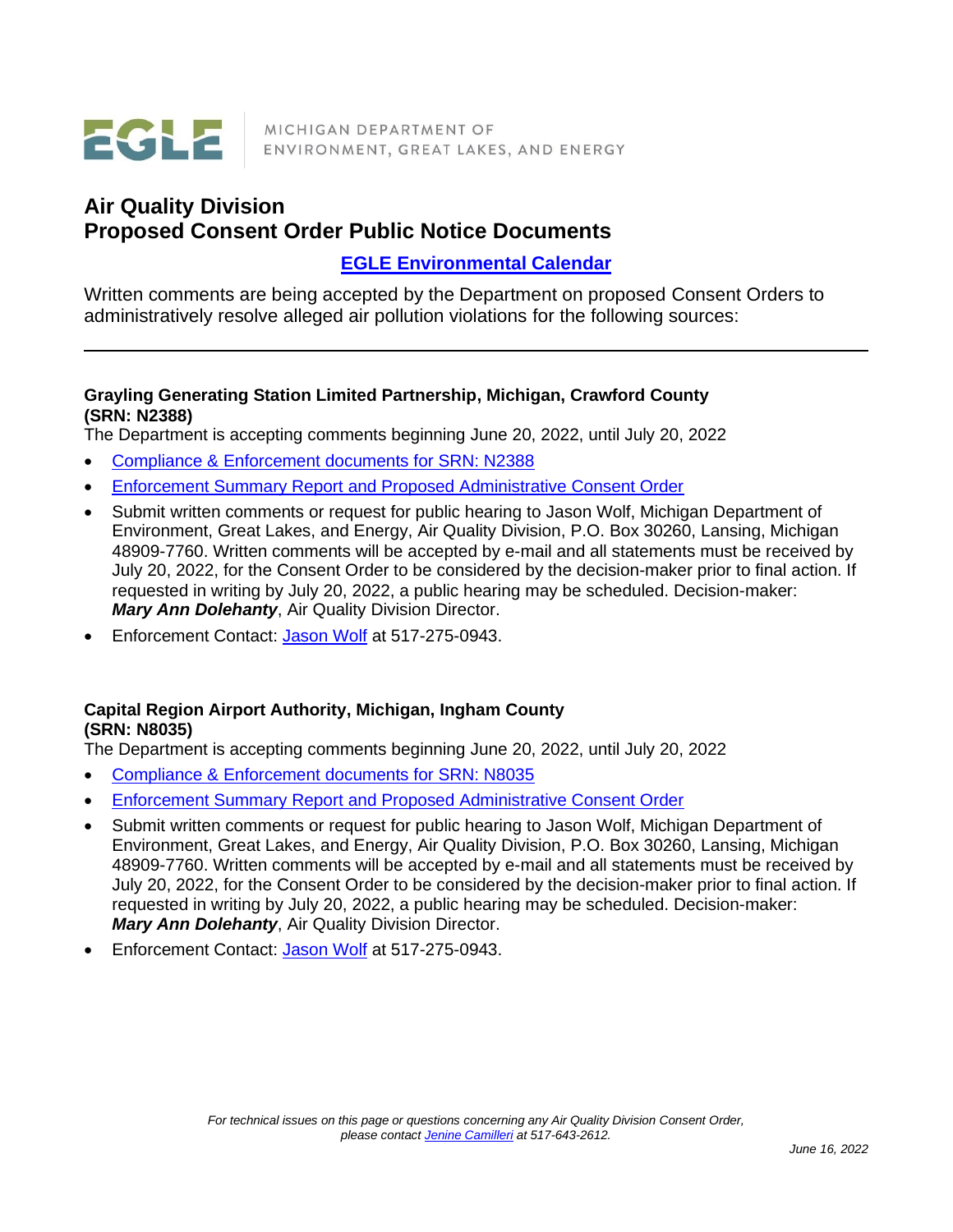#### **Saginaw Metal Casting Operations of General Motors, LLC, Michigan, Saginaw County (SRN: B1991)**

The Department is accepting comments beginning June 13, 2022, until July 13, 2022

- [Compliance & Enforcement documents for SRN: B1991](https://www.deq.state.mi.us/aps/downloads/SRN/B1991)
- [Enforcement Summary Report and Proposed Administrative Consent Order](https://www.deq.state.mi.us/aps/downloads/Enforcement/B1991_ESR_ACO_20220613.pdf)
- Submit written comments or request for public hearing to Erin Moran, Michigan Department of Environment, Great Lakes, and Energy, Air Quality Division, P.O. Box 30260, Lansing, Michigan 48909-7760. Written comments will be accepted by e-mail and all statements must be received by July 13, 2022, for the Consent Order to be considered by the decision-maker prior to final action. If requested in writing by July 13, 2022, a public hearing may be scheduled. Decision-maker: *Mary Ann Dolehanty*, Air Quality Division Director.
- Enforcement Contact: [Erin Moran](mailto:MoranE@Michigan.gov) at 517-275-0883.

#### **Lear Corporation, Michigan, Clare County (SRN: B7294)**

The Department is accepting comments beginning June 13, 2022, until July 13, 2022

- [Compliance & Enforcement documents for SRN: B7294](https://www.deq.state.mi.us/aps/downloads/SRN/B7294)
- Enforcement Summary [Report and Proposed Administrative Consent Order](https://www.deq.state.mi.us/aps/downloads/Enforcement/B7294_ESR_ACO_20220613.pdf)
- Submit written comments or request for public hearing to Erin Moran, Michigan Department of Environment, Great Lakes, and Energy, Air Quality Division, P.O. Box 30260, Lansing, Michigan 48909-7760. Written comments will be accepted by e-mail and all statements must be received by July 13, 2022, for the Consent Order to be considered by the decision-maker prior to final action. If requested in writing by July 13, 2022, a public hearing may be scheduled. Decision-maker: *Mary Ann Dolehanty*, Air Quality Division Director.
- Enforcement Contact: [Erin Moran](mailto:MoranE@Michigan.gov) at 517-275-0883.

## **City Abatement Services, LLC, Michigan, Wayne County (SRN: U502201622)**

The Department is accepting comments beginning May 30, 2022, until June 29, 2022

- [Compliance & Enforcement documents for SRN: U502201622](https://www.deq.state.mi.us/aps/downloads/SRN/U502201622)
- [Enforcement Summary Report and Proposed Administrative Consent Order](https://www.deq.state.mi.us/aps/downloads/Enforcement/U502201622_ESR_ACO_20220530.pdf)
- Submit written comments or request for public hearing to Jason Wolf, Michigan Department of Environment, Great Lakes, and Energy, Air Quality Division, P.O. Box 30260, Lansing, Michigan 48909-7760. Written comments will be accepted by e-mail and all statements must be received by June 29, 2022, for the Consent Order to be considered by the decision-maker prior to final action. If requested in writing by June 29, 2022, a public hearing may be scheduled. Decision-maker: *Mary Ann Dolehanty*, Air Quality Division Director.
- Enforcement Contact: [Jason Wolf](mailto:WolfJ2@Michigan.gov) at 517-275-0943.